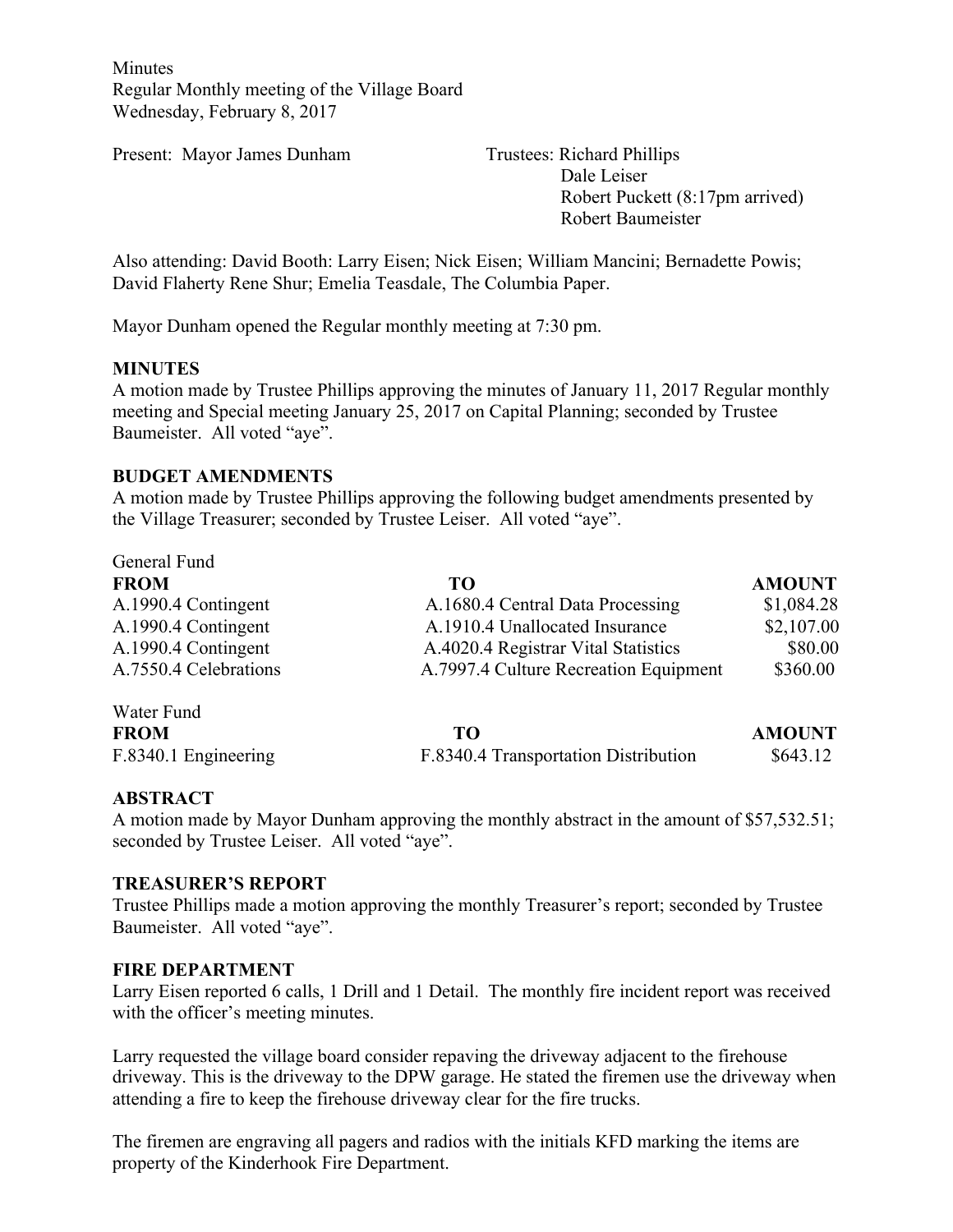## **DPW**

Dave reported the following tasks completed by the DPW this month: three snow events, equipment maintenance, and skim coated and painted the village hall back room. They will be installing the hand rail in the stairway going to the  $2<sup>nd</sup>$  floor of the village hall.

The rented trailer from Mod Space and container borrowed from Columbia County have been removed.

Highway Garage**-** working on the walls in the small area in the garage.

Well No. 1 & 3-Wells 3 & 4 are being run until the cleaning of Well 1 & 2 is completed by Smith Well Drilling. An increase in the utility bill will be seen as they need to run longer to pump the water needed.

William Street Design-Mayor Dunham met with Brendon Fitzgerald from Hudson Valley Engineering on January 3<sup>rd</sup>. Brendon will send Mayor Dunham a updated estimate of the design of William Street.

### **CODE ENFORCEMENT OFFICER**

Glenn was unable to make the meeting; he did submit his monthly report with \$105.00 of permit fees collected.

### **TREE FUND**

Jim is working with Glenn on a list of trees that need trimming on private property. Jim would like to have the trimming of the village trees handled at the same time.

### **TRAFFIC CALMING STUDY**

Several residents are concerned with the truck traffic on Rt. 9. They feel the village should have included Rt. 9 in the traffic calming study. Jim stated the village does not have jurisdiction over Rt. 9 therefore he did not include Rt.9 in the study. He did place a call to Region 8 to discuss. They have not collected traffic data on Rt. 9 in the village since 2009 but they can collect data this year.

The committee has a meeting scheduled for next Thursday at 7pm.

### **CLIMATE SMART COMMUNITIES**

The committee is in the planning stages of acquiring a software program that all members can use to keep in contact and keep material for all to access. The committee will request the village to purchase the software (Slack Software Program). The committee will not meet this month but will meet next month on March 14, 2017 at 7 pm.

A tab will be created on the village website to inform the community on the projects the committee is working on and to post the minutes of their meetings.

### **INSURANCE**

DPW Cost for Fire-Trustee Phillips will call Matt Sherman and request he come to the village hall to retrieve the invoices for reimbursement.

Fire alarm-Mayor Dunham requested the Village Attorney and Gary Van Allen review the contract and insurance requirements with Simplex Grinnell. They sent their concerns with the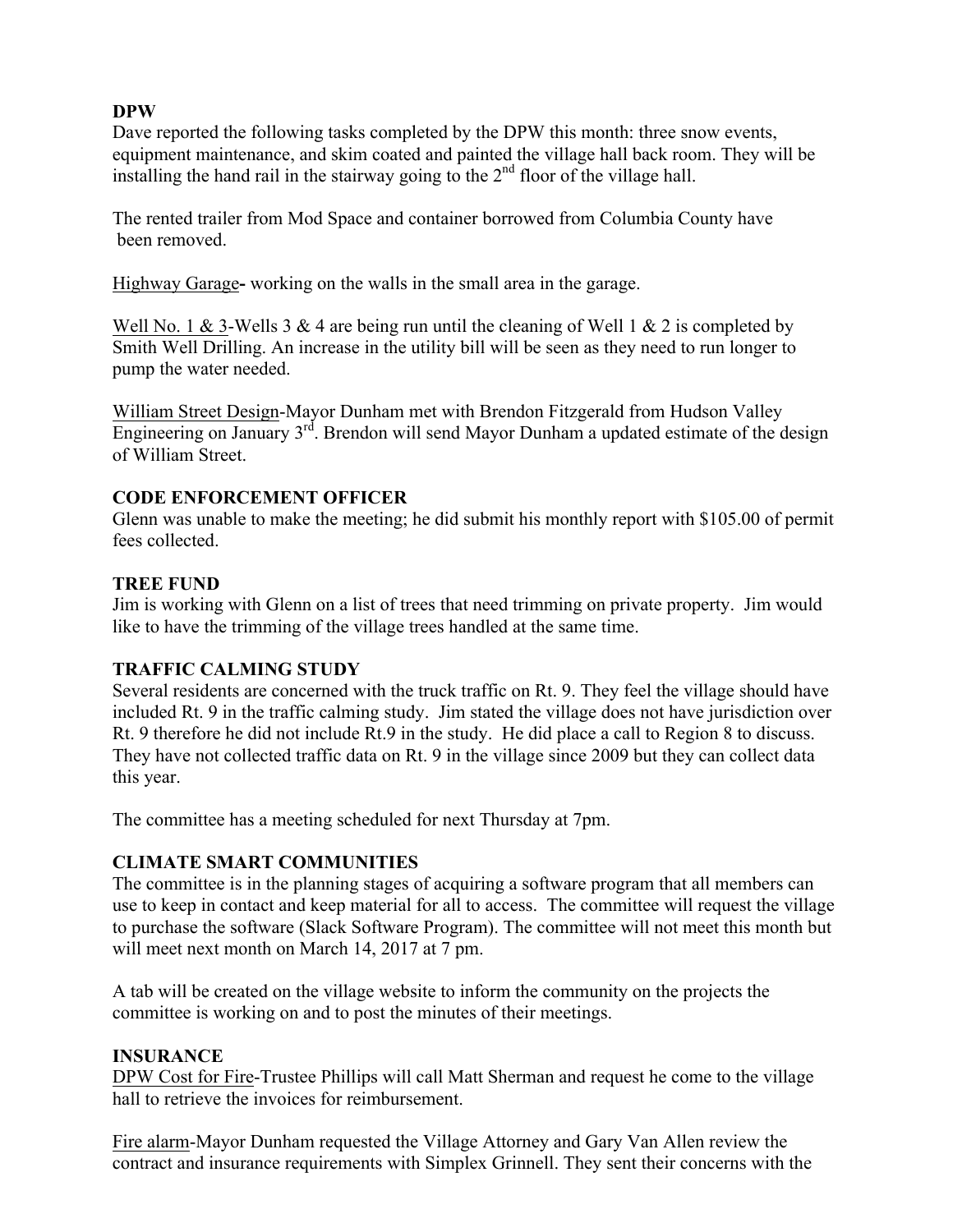terms and insurance requirements to Trustee Puckett and Mayor Dunham. Trustee Puckett requested Simplex consider the village's amendments to the contract. He has not heard back from them. If, they do not want to amend their contract Trustee Puckett feels the village should approve the  $2<sup>nd</sup>$  quote received.

## **MASS GATHERING CONTROL**

Mayor Dunham spoke with the Conference of Mayors and the Village Attorney concerning the demonstration in front of Congressmen John Faso's office. The Conference of Mayors sent literature on a local law to assist for crowd control. This is a  $1<sup>st</sup>$  amendment right to free speech and Jim does not want to pass anything without further consideration. The State Police and Sheriffs were in the area if needed. There were several parking issues that the police can give out tickets. Like parking in front of a fire hydrant, parking on the wrong side of the road or parking in the road with their flashers on.

### **2017 ASSESSEMENT ROLL**

Trustee Phillips and Nicole will review the assessment roll to verify assessments and exemptions are applied.

# **ZONING BOARD**

No monthly meeting was held.

### **PLANNING BOARD**

Solar Panel Regulations-The solar panel regulations will be sent to the HPC Commission and Zoning Board to review. They may send any comments to the village board to consider before the village attorney drafts a local law for a public hearing.

Mayor Dunham, Trustee Phillips and Glenn Smith will attend a class on solar panels this Thursday in Chatham at 8:30 am.

Sandwich Board Sign Regulations- the Planning Board feels the business need the sandwich board signs to assist in the advertising of their business. They have discussed changing the law to allow them with the requirement to keep them with a well maintained appearance.

# **COMPREHENSIVE PLAN UPDATE**

The 2017 Comprehensive Plan Update has been printed. Thirty copies were ordered but Mayor Dunham feels another 15 will be needed for distribution of the boards, office and Library.

# **HISTORIC PRESERVATION COMMISSION**

No monthly meeting was held.

# **ECONOMIC DEVELOPMENT DIRECTOR**

The EDC Director's monthly report was received.

Butterfly Garden-Renee requested the village board consider a 5,000 square foot wrapped bed for the habitat of monarch butterflies at Mills Park. Landscape designer, Sigrid Gray, is willing to donate her time. This can be a destination for people to visit and families to have a picnic. A small budget would be requested for compost. She will need the area tilled three times before planting begins. This will be a large area that will help with the erosion of the hill and will not require additional work form the village DPW. Renee submitted plans for the size and placement of the butterfly garden at Mills Park for the Village boards consideration..

Lighting Study- A meeting with Sage Associates is scheduled for January 18<sup>th</sup> at 5:30 pm.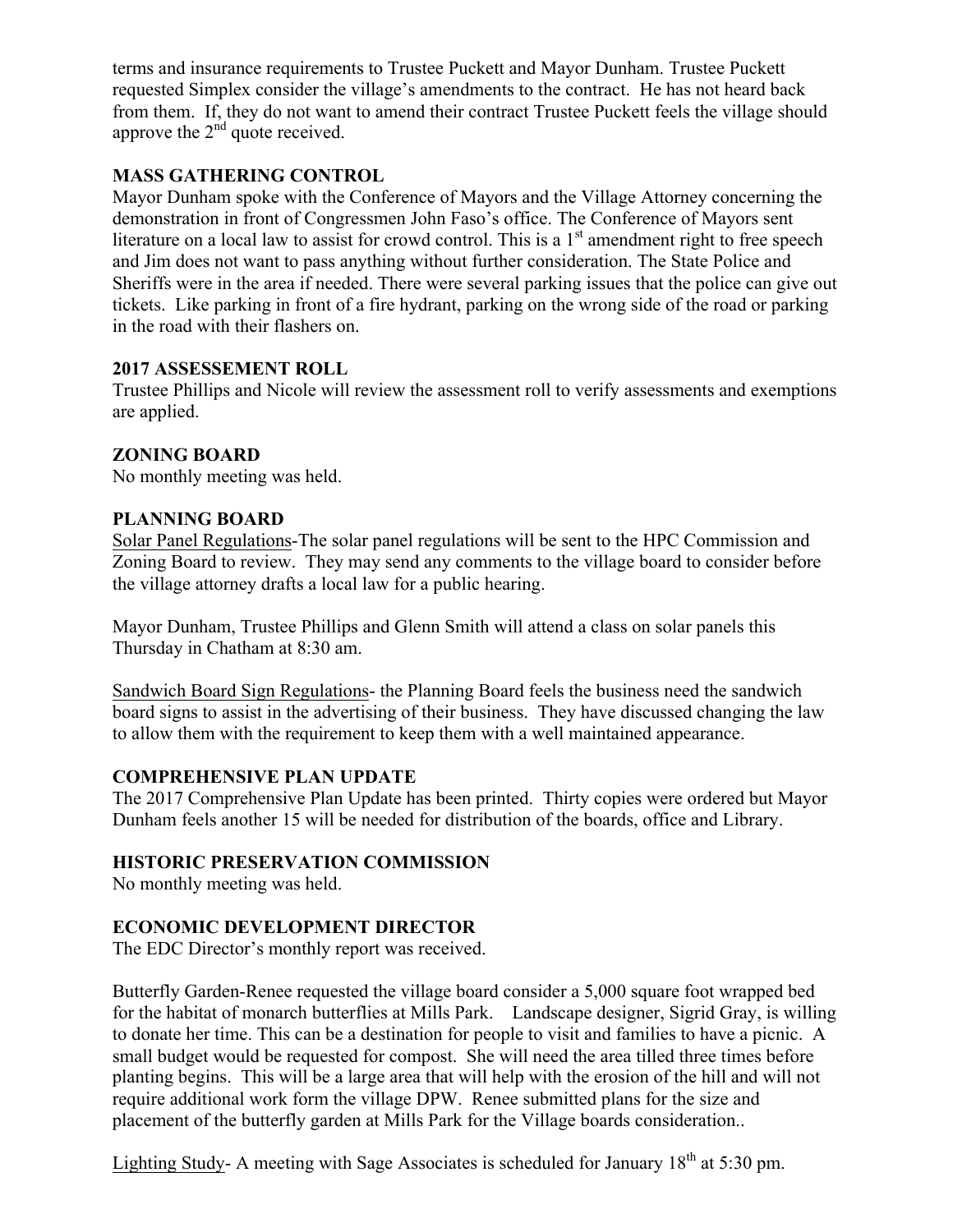African-American Cemetery- Was requested to be listed on the agenda separately not listing under EDC.

Naming of the Village Hall 2<sup>nd</sup> fl- Renee requested to have an additional three residents outside the village board to assist in the judging the naming of the  $2<sup>nd</sup>$  floor of the Village Hall.

# **CAPITAL PROJECT PLANNING**

The village Board met on January 25 to discuss Capital project planning. The village board will prioritize their requested projects to be reviewed during budget time.

#### **VILLAGE HALL**

Energy Audit-Trustee Phillips met with Andrew Netto from Energy Audit. He inspected the Village Hall, DPW Garage and the Firehouse. He reviewed the light fixtures in each of the buildings and sent a report to the village board.

Cupola-Mayor Dunham would like to move forward with the work to be completed on the Cupola. There is \$70,000 remaining from the bond money for any repairs on the roof.

#### **UNPAID WATER AND SEWER BILLS**

Late sewer bills were sent out today.

#### **WASTEWATER COLLECTION PROJECT**

Mayor Dunham spoke with Kim Emmons last week. He will be sending an estimate for an antisiphon valve. An employee of Emmons was at the pit today taking pictures to see how much room they will have to install the valve.

#### **MILLS PARK**

Mayor Dunham has not met with John Riley to request an estimate for the proposed signs.

#### **APPLICATIONS**

A motion made by Trustee Phillips approving the following applications; seconded by Trustee Baumeister. All voted "aye".

- a. Garden Club of Kinderhook requested the Village Square on 5/20; 7am-1pm for their annual plant sale.
- b. Fyfes & Drumms of Olde Saratoga is requesting the Albany Ave and Broad Street to hold a parade on 6/3 from 12-1 pm.
- c. The Clippers Travel Baseball is requesting the use of K1 and K2 field when not in use by NCLL from April –November.
- d. Mr. Darman is requesting the Pavilion on 5/28; 11 am-6pm for a family picnic.

### **RECREATION COMMISSION**

The monthly meeting was cancelled and will not be rescheduled for the month. The weather has not been consistent enough for the use of the ice skating rink.

### **KBPA**

Their annual social was scheduled at the Flammerie prior to the village board meeting.

#### **TAXPAYER TIME**

Elevator-Trustee Puckett inquired with Simplex Grinnell if they had any suggestion on an alarm or phone system in case of failure while in use. He has not received a response. The village clerk spoke with the owner of the elevator company today concerning the repair bill and needing a repair man to come and fix the same issue. The owner will send a technician next week free of